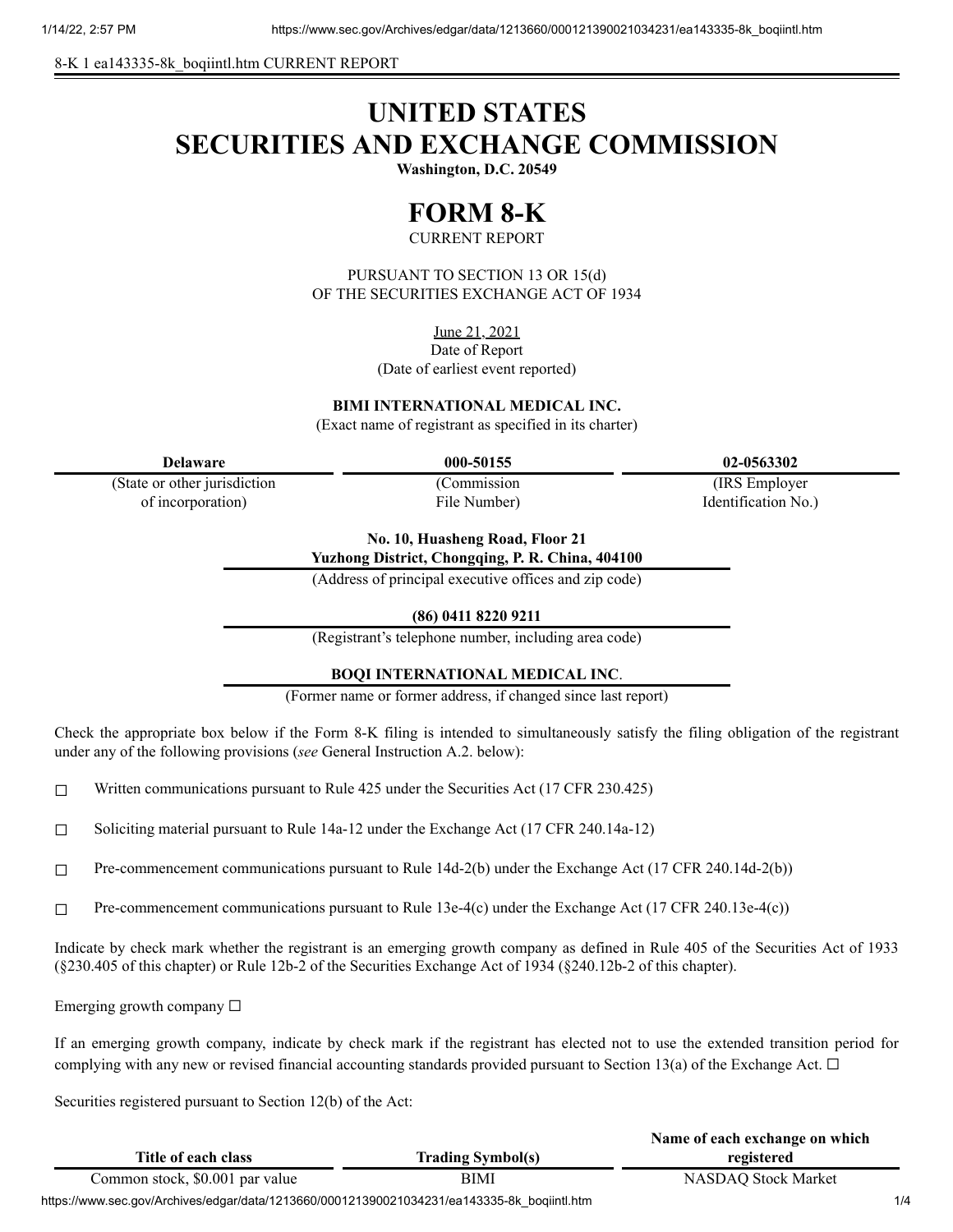Ė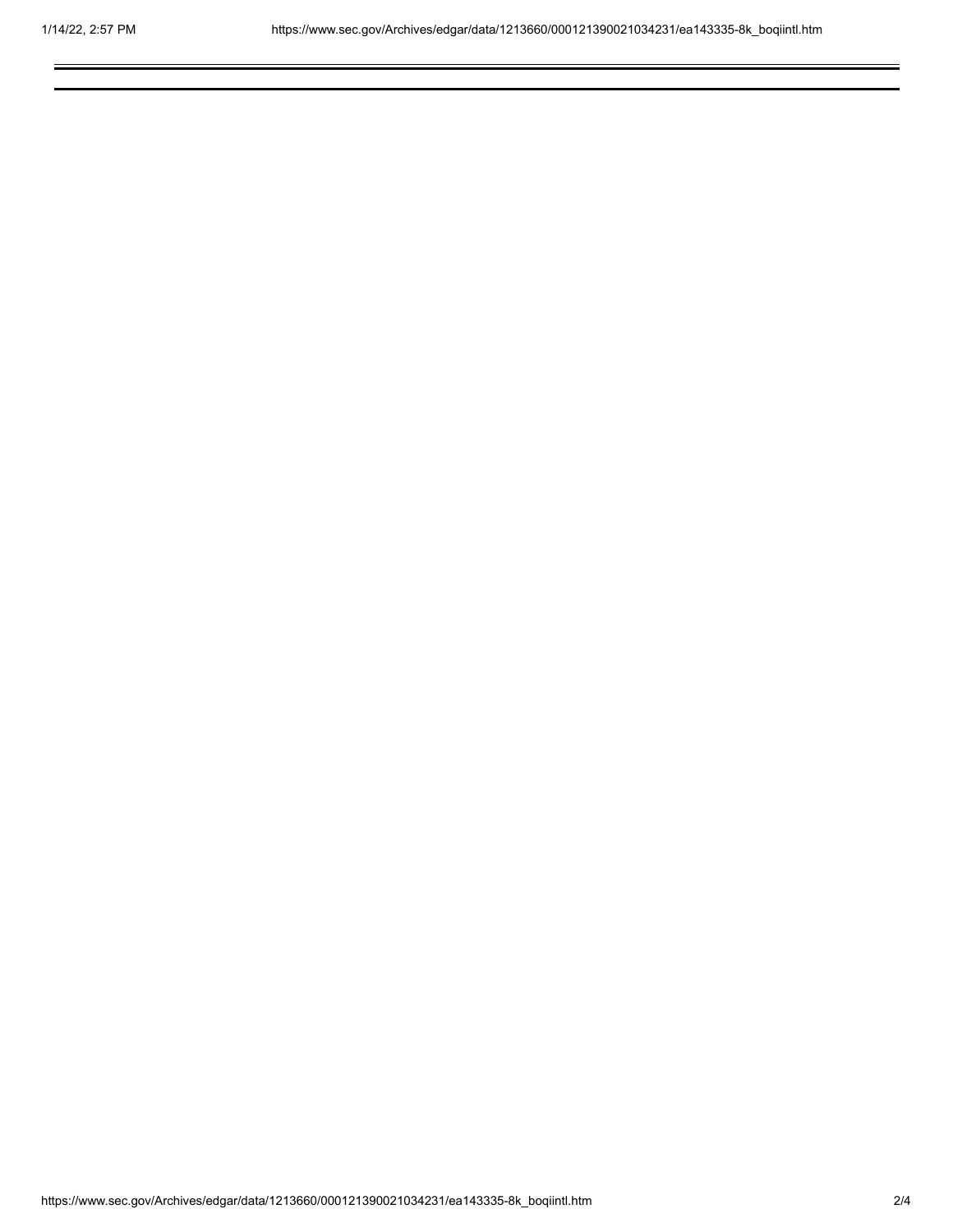#### **Item 5.03 Amendments to Articles of Incorporation or Bylaws; Change in Fiscal Year.**

On June 15, 2021, the shareholders of BOQI International Medical Inc. (the "Company") approved an amendment to the Company's certificate of incorporation to change the Company's name from BOQI International Medical Inc. to BIMI International Medical Inc.

Accordingly, the Company filed a Certificate of Amendment to the Company's certificate of incorporation (the "Amendment") with the Secretary of State of the State of Delaware, which became effective on June 21, 2021.

A copy of the Amendment is attached as Exhibit 3.1 to this Current Report on Form 8-K and is incorporated herein by reference.

The bylaws of the Company have also been updated with the new name.

#### **Item 9.01 Financial Statements and Exhibits**

(d) Exhibits

The exhibit to this Current Report on Form 8-K is listed in the "Exhibit Index" which is contained herein and incorporated herein by reference.

#### **Exhibit Index**

Exhibit Number Description of Exhibit

3.1 Certificate of Amendment of Certificate of [Incorporation](https://www.sec.gov/Archives/edgar/data/1213660/000121390021034231/ea143335ex3-1_boqiintl.htm) of BOQI International Medical Inc. effective June 21, 2021.

$$
1 \\
$$